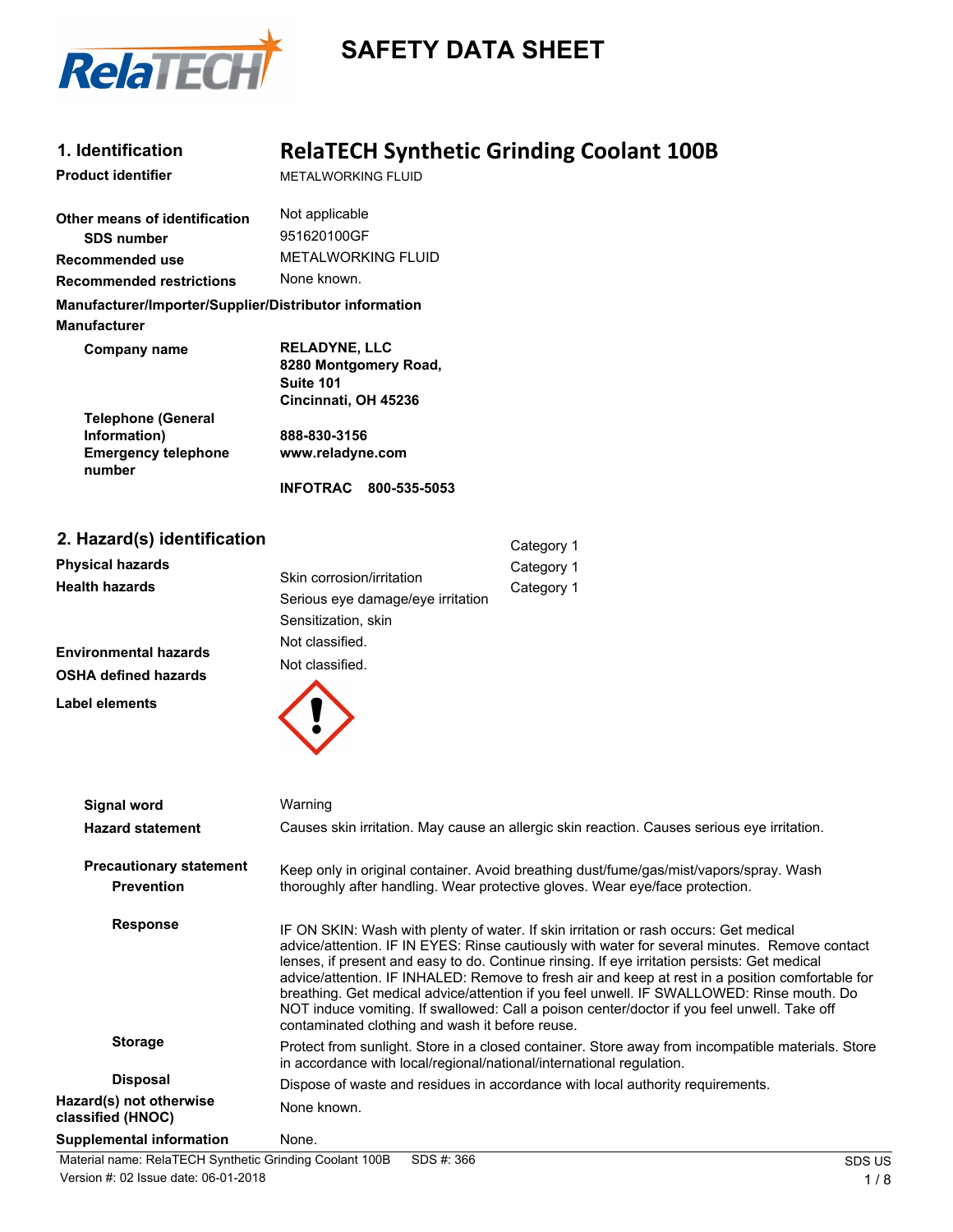### **3. Composition/information on ingredients**

#### **Mixtures**

| <b>Chemical name</b>                                | Common name and synonyms | <b>CAS number</b> | %         |
|-----------------------------------------------------|--------------------------|-------------------|-----------|
| <b>TRIETHANOLAMINE</b>                              |                          | 102-71-6          | $10 - 30$ |
| HEXAHYDRO-1,3,5-TRIS<br>(2-HYDROXYETHYL)-S-TRIAZINE |                          | 4719-04-4         | $01 - 1$  |

Other components below reportable levels 60 - 100

\*Designates that a specific chemical identity and/or percentage of composition has been withheld as a trade secret.

| 4. First-aid measures                                                        |                                                                                                                                                                                                                                        |
|------------------------------------------------------------------------------|----------------------------------------------------------------------------------------------------------------------------------------------------------------------------------------------------------------------------------------|
| <b>Inhalation</b>                                                            | Move to fresh air. Call a physician if symptoms develop or persist.                                                                                                                                                                    |
| <b>Skin contact</b>                                                          | Wash with plenty of soap and water. If skin irritation occurs: Get medical advice/attention. Wash<br>contaminated clothing before reuse.                                                                                               |
| Eye contact                                                                  | Immediately flush eyes with plenty of water for at least 15 minutes. Remove contact lenses, if<br>present and easy to do. Continue rinsing. Get medical attention if irritation develops and persists.                                 |
| Ingestion                                                                    | Rinse mouth. Get medical attention if symptoms occur.                                                                                                                                                                                  |
| <b>Most important</b><br>symptoms/effects, acute and<br>delayed              | Severe eye irritation. Symptoms may include stinging, tearing, redness, swelling, and blurred<br>vision. Skin irritation. May cause redness and pain.                                                                                  |
| Indication of immediate<br>medical attention and special<br>treatment needed | Provide general supportive measures and treat symptomatically. Symptoms may be delayed.                                                                                                                                                |
| <b>General information</b>                                                   | Ensure that medical personnel are aware of the material(s) involved, and take precautions to<br>protect themselves. Show this safety data sheet to the doctor in attendance. If exposed or<br>concerned: Get medical advice/attention. |
|                                                                              |                                                                                                                                                                                                                                        |

### **5. Fire-fighting measures**

| Suitable extinguishing media                                     | Alcohol resistant foam. Dry powder. Carbon dioxide (CO2). Water.                           |
|------------------------------------------------------------------|--------------------------------------------------------------------------------------------|
| Unsuitable extinguishing<br>media                                | Not applicable, non-combustible.                                                           |
| Specific hazards arising from<br>the chemical                    | During fire, gases hazardous to health may be formed.                                      |
| Special protective equipment<br>and precautions for firefighters | Not available.                                                                             |
| Fire fighting<br>equipment/instructions                          | Move containers from fire area if you can do so without risk.                              |
| <b>Specific methods</b>                                          | Use standard firefighting procedures and consider the hazards of other involved materials. |

### **6. Accidental release measures**

| <b>Personal precautions.</b><br>protective equipment and<br>emergency procedures | Keep unnecessary personnel away. Keep people away from and upwind of spill/leak. Wear<br>appropriate protective equipment and clothing during clean-up. Do not touch damaged containers<br>or spilled material unless wearing appropriate protective clothing. Ensure adequate ventilation.<br>Local authorities should be advised if significant spillages cannot be contained. For personal<br>protection, see section 8 of the SDS.                                                                                      |
|----------------------------------------------------------------------------------|-----------------------------------------------------------------------------------------------------------------------------------------------------------------------------------------------------------------------------------------------------------------------------------------------------------------------------------------------------------------------------------------------------------------------------------------------------------------------------------------------------------------------------|
| Methods and materials for<br>containment and cleaning up                         | This product is miscible in water.<br>Large Spills: Stop the flow of material, if this is without risk. Dike the spilled material, where this is<br>possible. Cover with plastic sheet to prevent spreading. Absorb spillage to prevent material<br>damage. Use a non-combustible material like vermiculite, sand or earth to soak up the product and<br>place into a container for later disposal. Prevent entry into waterways, sewer, basements or<br>confined areas. Following product recovery, flush area with water. |
|                                                                                  | Small Spills: Wipe up with absorbent material (e.g. cloth, fleece). Clean surface thoroughly to<br>remove residual contamination.                                                                                                                                                                                                                                                                                                                                                                                           |
| <b>Environmental precautions</b>                                                 | Never return spills to original containers for re-use. For waste disposal, see section 13 of the SDS.<br>Avoid discharge into drains, water courses or onto the ground.                                                                                                                                                                                                                                                                                                                                                     |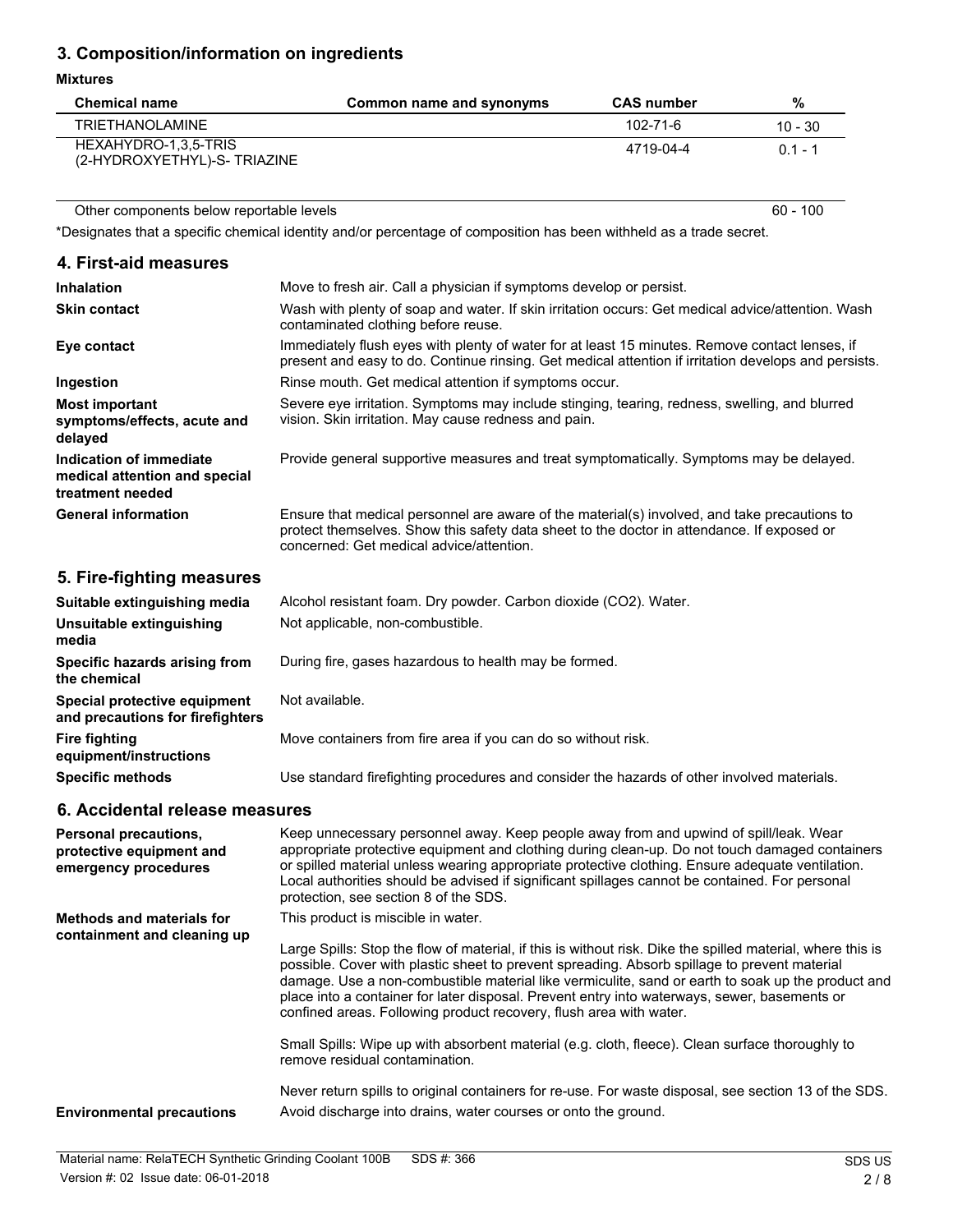### **7. Handling and storage**

| <b>Precautions for safe handling</b>                                                                | Do not get in eyes, on skin, or on clothing. Avoid prolonged exposure. Provide adequate<br>ventilation. Wear appropriate personal protective equipment. Observe good industrial hygiene<br>practices.                                  |                                                                           |  |              |                                                                                                                                                                                                      |
|-----------------------------------------------------------------------------------------------------|----------------------------------------------------------------------------------------------------------------------------------------------------------------------------------------------------------------------------------------|---------------------------------------------------------------------------|--|--------------|------------------------------------------------------------------------------------------------------------------------------------------------------------------------------------------------------|
| Conditions for safe storage,<br>including any incompatibilities                                     | Store in a cool, dry place out of direct sunlight. Store in corrosive resistant container with a<br>resistant inner liner. Keep only in the original container. Store away from incompatible materials<br>(see Section 10 of the SDS). |                                                                           |  |              |                                                                                                                                                                                                      |
| 8. Exposure controls/personal protection                                                            |                                                                                                                                                                                                                                        |                                                                           |  |              |                                                                                                                                                                                                      |
| <b>Occupational exposure limits</b>                                                                 |                                                                                                                                                                                                                                        |                                                                           |  |              |                                                                                                                                                                                                      |
| US. NIOSH: Pocket Guide to Chemical Hazards                                                         |                                                                                                                                                                                                                                        |                                                                           |  |              |                                                                                                                                                                                                      |
|                                                                                                     |                                                                                                                                                                                                                                        | <b>Type</b>                                                               |  | <b>Value</b> |                                                                                                                                                                                                      |
|                                                                                                     |                                                                                                                                                                                                                                        |                                                                           |  |              |                                                                                                                                                                                                      |
|                                                                                                     |                                                                                                                                                                                                                                        |                                                                           |  |              |                                                                                                                                                                                                      |
|                                                                                                     |                                                                                                                                                                                                                                        |                                                                           |  |              |                                                                                                                                                                                                      |
|                                                                                                     |                                                                                                                                                                                                                                        | <b>Type</b>                                                               |  | <b>Value</b> | Form                                                                                                                                                                                                 |
| TRIETHANOLAMINE (CAS 102-71-6)                                                                      |                                                                                                                                                                                                                                        | <b>TWA</b>                                                                |  | $5$ mg/m $3$ |                                                                                                                                                                                                      |
|                                                                                                     |                                                                                                                                                                                                                                        |                                                                           |  |              |                                                                                                                                                                                                      |
|                                                                                                     |                                                                                                                                                                                                                                        |                                                                           |  |              |                                                                                                                                                                                                      |
| <b>Exposure guidelines</b>                                                                          |                                                                                                                                                                                                                                        |                                                                           |  |              |                                                                                                                                                                                                      |
| US - California OELs: Skin designation                                                              |                                                                                                                                                                                                                                        |                                                                           |  |              |                                                                                                                                                                                                      |
| None                                                                                                |                                                                                                                                                                                                                                        |                                                                           |  |              |                                                                                                                                                                                                      |
| US ACGIH Threshold Limit Values: Skin designation                                                   |                                                                                                                                                                                                                                        |                                                                           |  |              |                                                                                                                                                                                                      |
|                                                                                                     |                                                                                                                                                                                                                                        |                                                                           |  |              |                                                                                                                                                                                                      |
| Appropriate engineering<br>controls                                                                 |                                                                                                                                                                                                                                        |                                                                           |  |              | Good general ventilation (typically 10 air changes per hour) should be used. Ventilation rates<br>should be matched to conditions. If applicable, use process enclosures, local exhaust ventilation, |
|                                                                                                     |                                                                                                                                                                                                                                        |                                                                           |  |              | or other engineering controls to maintain airborne levels below recommended exposure limits. If                                                                                                      |
|                                                                                                     |                                                                                                                                                                                                                                        | wash fountain and emergency showers are recommended.                      |  |              | exposure limits have not been established, maintain airborne levels to an acceptable level. Eye                                                                                                      |
|                                                                                                     |                                                                                                                                                                                                                                        |                                                                           |  |              |                                                                                                                                                                                                      |
| Individual protection measures, such as personal protective equipment<br><b>Eye/face protection</b> |                                                                                                                                                                                                                                        | Wear safety glasses with side shields (or goggles).                       |  |              |                                                                                                                                                                                                      |
| <b>Skin protection</b>                                                                              |                                                                                                                                                                                                                                        |                                                                           |  |              |                                                                                                                                                                                                      |
| <b>Hand protection</b>                                                                              |                                                                                                                                                                                                                                        | Wear appropriate chemical resistant gloves.                               |  |              |                                                                                                                                                                                                      |
| <b>Other</b>                                                                                        |                                                                                                                                                                                                                                        | Wear suitable protective clothing and gloves.                             |  |              |                                                                                                                                                                                                      |
| <b>Respiratory protection</b>                                                                       |                                                                                                                                                                                                                                        | In case of insufficient ventilation, wear suitable respiratory equipment. |  |              |                                                                                                                                                                                                      |
| <b>Thermal hazards</b>                                                                              |                                                                                                                                                                                                                                        | Wear appropriate thermal protective clothing, when necessary.             |  |              |                                                                                                                                                                                                      |
| <b>General hygiene</b>                                                                              | Always observe good personal hygiene measures, such as washing after handling the material                                                                                                                                             |                                                                           |  |              |                                                                                                                                                                                                      |
| considerations                                                                                      |                                                                                                                                                                                                                                        | equipment to remove contaminants.                                         |  |              | and before eating, drinking, and/or smoking. Routinely wash work clothing and protective                                                                                                             |
|                                                                                                     |                                                                                                                                                                                                                                        |                                                                           |  |              |                                                                                                                                                                                                      |
| 9. Physical and chemical properties                                                                 |                                                                                                                                                                                                                                        |                                                                           |  |              |                                                                                                                                                                                                      |
| <b>Appearance</b>                                                                                   | Blue                                                                                                                                                                                                                                   |                                                                           |  |              |                                                                                                                                                                                                      |
| <b>Physical state</b>                                                                               | Liquid.                                                                                                                                                                                                                                |                                                                           |  |              |                                                                                                                                                                                                      |
| Form                                                                                                | Liquid.                                                                                                                                                                                                                                |                                                                           |  |              |                                                                                                                                                                                                      |
| Color                                                                                               | Blue.                                                                                                                                                                                                                                  |                                                                           |  |              |                                                                                                                                                                                                      |
| Odor                                                                                                | Chemical                                                                                                                                                                                                                               |                                                                           |  |              |                                                                                                                                                                                                      |
| <b>Odor threshold</b>                                                                               | Not available.                                                                                                                                                                                                                         |                                                                           |  |              |                                                                                                                                                                                                      |
| pH                                                                                                  | 10.9                                                                                                                                                                                                                                   |                                                                           |  |              |                                                                                                                                                                                                      |
| Melting point/freezing point                                                                        | $-10$ °F (-23.3 °C)                                                                                                                                                                                                                    |                                                                           |  |              |                                                                                                                                                                                                      |
| Initial boiling point and boiling                                                                   | $>$ 212 °F ( $>$ 100 °C) estimated                                                                                                                                                                                                     |                                                                           |  |              |                                                                                                                                                                                                      |

**Evaporation rate Like water when diluted** 

**Flash point** Not Applicable

**range**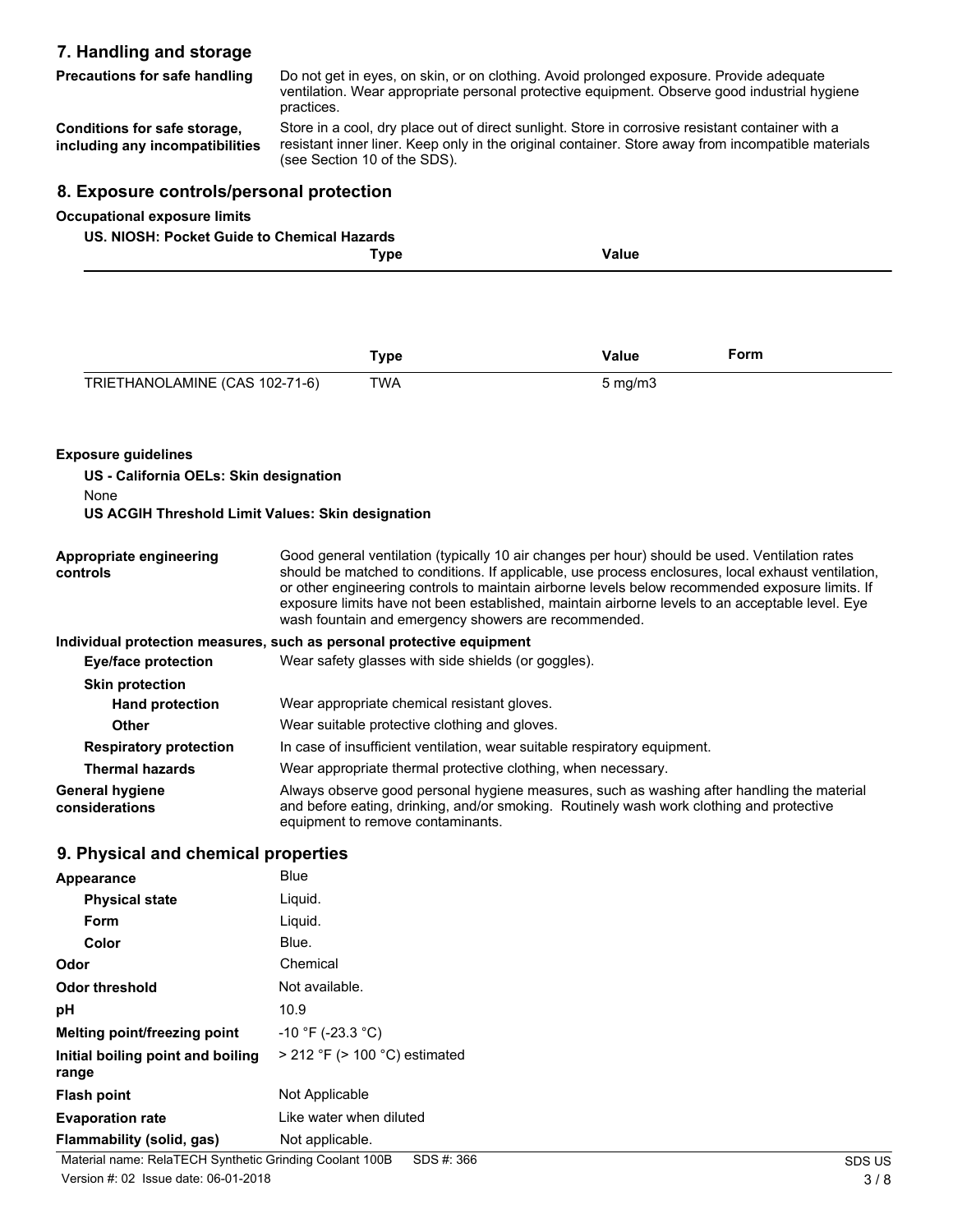### **Upper/lower flammability or explosive limits**

| <b>Flammability limit - lower</b><br>$(\% )$      | Not available.       |
|---------------------------------------------------|----------------------|
| <b>Flammability limit - upper</b><br>$(\%)$       | Not available.       |
| Explosive limit - lower (%)                       | Not available.       |
| Explosive limit - upper (%)                       | Not available.       |
| Vapor pressure                                    | Not available.       |
| Vapor density                                     | Not available.       |
| <b>Relative density</b>                           | Not available.       |
| Solubility(ies)                                   | 100 % Water Miscible |
| <b>Partition coefficient</b><br>(n-octanol/water) | Not available.       |
| <b>Auto-ignition temperature</b>                  | Not available.       |
| <b>Decomposition temperature</b>                  | Not available.       |
| Viscosity                                         | Not available.       |
| <b>Other information</b>                          |                      |
| pH in aqueous solution                            | 9.4                  |
| <b>Specific gravity</b>                           | 1.077                |
| <b>VOC ASTM D2369</b>                             | 15 %                 |

### **10. Stability and reactivity**

| <b>Reactivity</b>                                    | Not Applicable                                                                                                              |
|------------------------------------------------------|-----------------------------------------------------------------------------------------------------------------------------|
| <b>Chemical stability</b>                            | Material is stable under normal conditions.                                                                                 |
| <b>Possibility of hazardous</b><br>reactions         | No dangerous reaction known under conditions of normal use.                                                                 |
| <b>Conditions to avoid</b><br>Incompatible materials | Contact with incompatible materials.<br>Do not add sodium nitrite or other nitrosating agents which may form cancer causing |
|                                                      | nitrosamines. Strong oxidizing agents. Strong acids.                                                                        |
| <b>Hazardous decomposition</b><br>products           | Smoke, fumes, oxides of nitrogen, and oxides of carbon                                                                      |

### **11. Toxicological information**

#### **Information on likely routes of exposure**

| Inhalation                                                                         | Prolonged inhalation may be harmful.                                                                                                                  |
|------------------------------------------------------------------------------------|-------------------------------------------------------------------------------------------------------------------------------------------------------|
| <b>Skin contact</b>                                                                | Causes skin irritation.                                                                                                                               |
| Eye contact                                                                        | Causes serious eve irritation.                                                                                                                        |
| Ingestion                                                                          | Expected to be a low ingestion hazard.                                                                                                                |
| Symptoms related to the<br>physical, chemical and<br>toxicological characteristics | Severe eye irritation. Symptoms may include stinging, tearing, redness, swelling, and blurred<br>vision. Skin irritation. May cause redness and pain. |
| Information on toxicological effects                                               |                                                                                                                                                       |
|                                                                                    |                                                                                                                                                       |

**Acute toxicity** Harmful in contact with skin. May cause allergic skin reaction.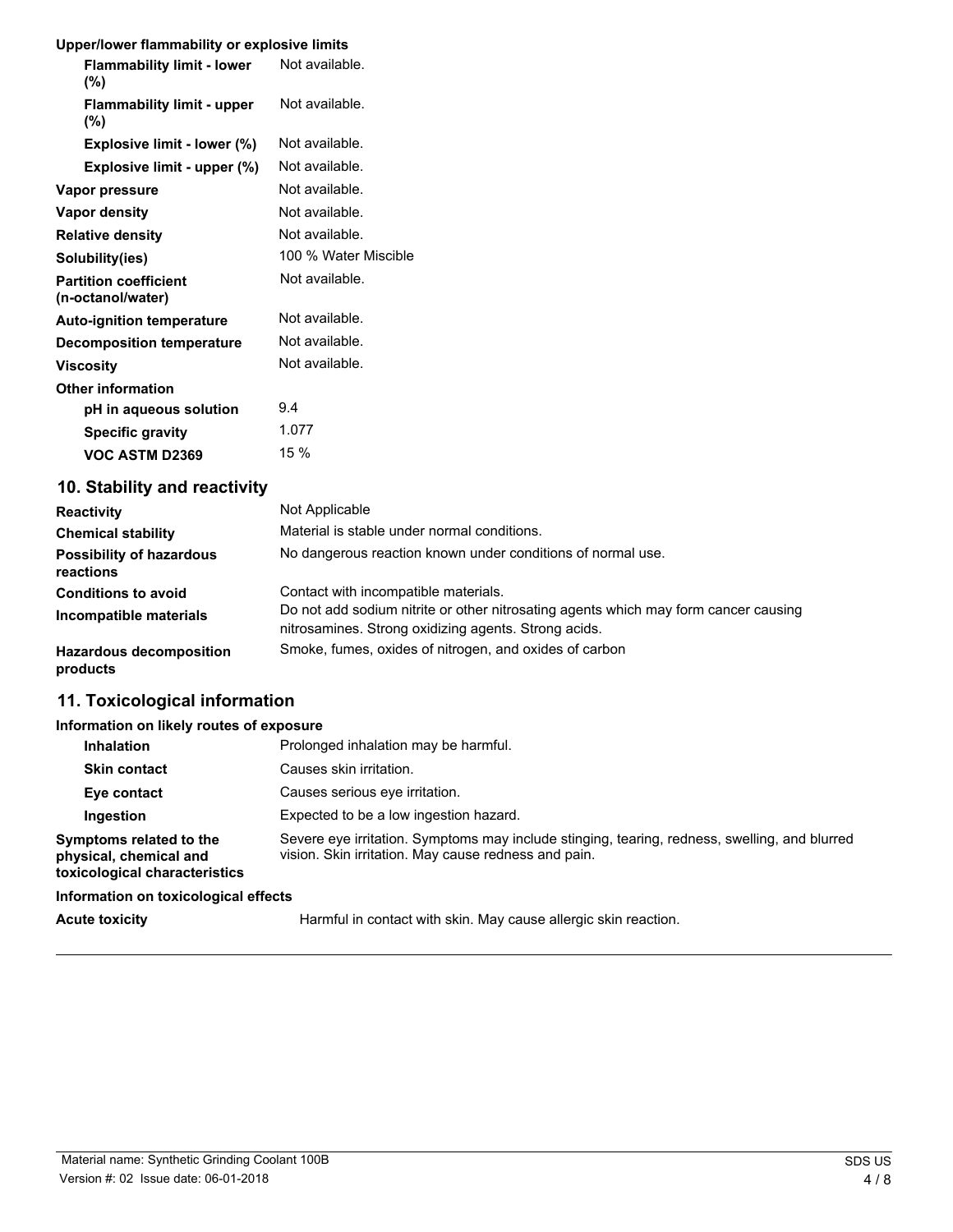| <b>Components</b>                                     | <b>Species</b>                                                                  | <b>Test Results</b>                                                                            |
|-------------------------------------------------------|---------------------------------------------------------------------------------|------------------------------------------------------------------------------------------------|
| TRIETHANOLAMINE (CAS 102-71-6)                        |                                                                                 |                                                                                                |
| <b>Acute</b>                                          |                                                                                 |                                                                                                |
| Dermal                                                |                                                                                 |                                                                                                |
| LD50                                                  | Rabbit                                                                          | > 2000 mg/kg                                                                                   |
| Oral                                                  |                                                                                 |                                                                                                |
| LD50                                                  | Guinea pig                                                                      | 5300 mg/kg                                                                                     |
|                                                       | Rat                                                                             | 8 g/kg                                                                                         |
|                                                       | * Estimates for product may be based on additional component data not shown.    |                                                                                                |
| <b>Skin corrosion/irritation</b>                      |                                                                                 | Prolonged skin contact may cause temporary irritation. Defatting, drying and cracking of skin. |
| Serious eye damage/eye<br>irritation                  | Causes serious eye irritation.                                                  |                                                                                                |
| Respiratory or skin sensitization                     |                                                                                 |                                                                                                |
| <b>Respiratory sensitization</b>                      | Not classified.                                                                 |                                                                                                |
| <b>Skin sensitization</b>                             | This product is not expected to cause skin sensitization.                       |                                                                                                |
| Germ cell mutagenicity                                | mutagenic or genotoxic.                                                         | No data available to indicate product or any components present at greater than 0.1% are       |
| Carcinogenicity                                       | This product is not considered to be a carcinogen by IARC, ACGIH, NTP, or OSHA. |                                                                                                |
|                                                       | IARC Monographs. Overall Evaluation of Carcinogenicity                          |                                                                                                |
| TRIETHANOLAMINE (CAS 102-71-6)                        |                                                                                 | 3 Not classifiable as to carcinogenicity to humans.                                            |
| Not listed.                                           | US. OSHA Specifically Regulated Substances (29 CFR 1910.1001-1050)              |                                                                                                |
| <b>Reproductive toxicity</b>                          | This product is not expected to cause reproductive or developmental effects.    |                                                                                                |
| Specific target organ toxicity -<br>single exposure   | Not classified.                                                                 |                                                                                                |
| Specific target organ toxicity -<br>repeated exposure | Not classified.                                                                 |                                                                                                |
| <b>Aspiration hazard</b>                              | Not classified.                                                                 |                                                                                                |
| <b>Chronic effects</b>                                | May be harmful if absorbed through skin. Prolonged inhalation may be harmful.   |                                                                                                |
|                                                       | been observed in humans.                                                        | Prolonged or repeated exposure may cause liver and kidney damage. These effects have not       |
| 12. Ecological information                            |                                                                                 |                                                                                                |
| Ecotoxicity                                           |                                                                                 | The product is not classified as environmentally hazardous. However, this does not exclude the |

|                                |                  | possibility that large or frequent spills can have a harmful or damaging effect on the environment. |                              |
|--------------------------------|------------------|-----------------------------------------------------------------------------------------------------|------------------------------|
| <b>Components</b>              |                  | <b>Species</b>                                                                                      | <b>Test Results</b>          |
| DIETHANOLAMINE (CAS 111-42-2)  |                  |                                                                                                     |                              |
| <b>Aquatic</b>                 |                  |                                                                                                     |                              |
| Crustacea                      | EC <sub>50</sub> | Water flea (Ceriodaphnia dubia)                                                                     | 61.8 - 86.04 mg/l, 48 hours  |
| Fish                           | LC50             | Fathead minnow (Pimephales promelas) 100 mg/l, 96 hours                                             |                              |
| TRIETHANOLAMINE (CAS 102-71-6) |                  |                                                                                                     |                              |
| <b>Aquatic</b>                 |                  |                                                                                                     |                              |
| Crustacea                      | EC <sub>50</sub> | Water flea (Ceriodaphnia dubia)                                                                     | 565.2 - 658.3 mg/l, 48 hours |
| Fish                           | LC50             | Fathead minnow (Pimephales promelas) 10610 - 13010 mg/l, 96 hours                                   |                              |
|                                |                  |                                                                                                     |                              |

\* Estimates for product may be based on additional component data not shown.

**Persistence and degradability** No data is available on the degradability of this product.

### **Bioaccumulative potential**

#### **Partition coefficient n-octanol / water (log Kow)** DIETHANOLAMINE -1.43<br>TRIETHANOLAMINE -1 TRIETHANOLAMINE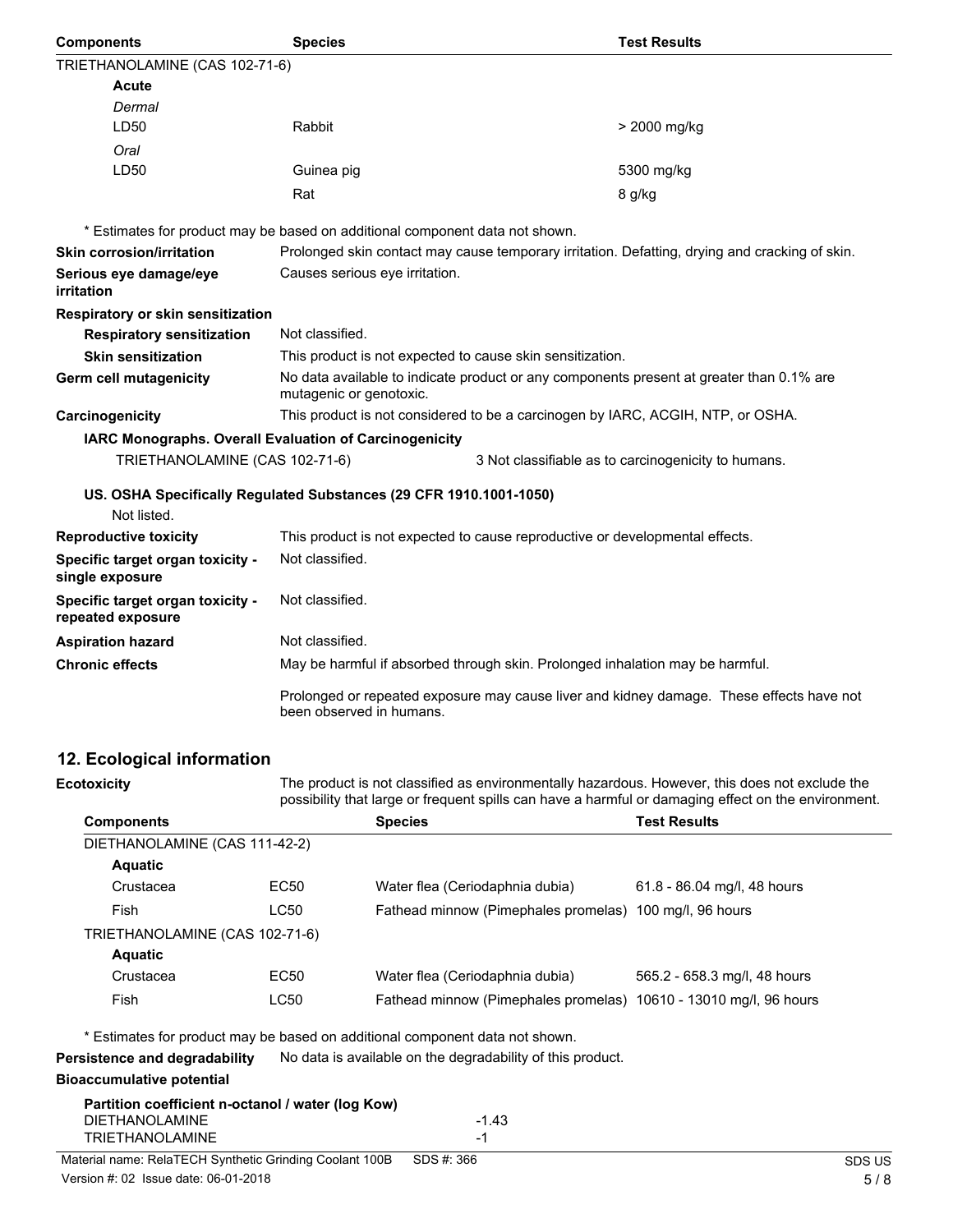| Mobility in soil      | No data available.                                                                           |
|-----------------------|----------------------------------------------------------------------------------------------|
| Other adverse effects | No other adverse environmental effects (e.g. ozone depletion, photochemical ozone creation   |
|                       | potential, endocrine disruption, global warming potential) are expected from this component. |

| 13. Disposal considerations              |                                                                                                                                                                                                                                                  |
|------------------------------------------|--------------------------------------------------------------------------------------------------------------------------------------------------------------------------------------------------------------------------------------------------|
| <b>Disposal instructions</b>             | Collect and reclaim or dispose in sealed containers at licensed waste disposal site. Dispose of<br>contents/container in accordance with local/regional/national/international regulations.                                                      |
| Local disposal regulations               | Dispose in accordance with all applicable regulations.                                                                                                                                                                                           |
| Hazardous waste code                     | The waste code should be assigned in discussion between the user, the producer and the waste<br>disposal company.                                                                                                                                |
| Waste from residues / unused<br>products | Dispose of in accordance with local regulations. Empty containers or liners may retain some<br>product residues. This material and its container must be disposed of in a safe manner (see:<br>Disposal instructions).                           |
| <b>Contaminated packaging</b>            | Empty containers should be taken to an approved waste handling site for recycling or disposal.<br>Since emptied containers may retain product residue, follow label warnings even after container is<br>emptied. Do not re-use empty containers. |
|                                          |                                                                                                                                                                                                                                                  |

### **14. Transport information**

| <b>DOT</b>                 |                                         |
|----------------------------|-----------------------------------------|
| UN number                  | <b>Not Regulated In Drum Quantities</b> |
| UN proper shipping name    | <b>Not Regulated in Drum Quantities</b> |
| Transport hazard class(es) | <b>Not Regulated in Drum Quantities</b> |

III

#### **IATA**

| UN number                  | <b>Not Regulated</b> |
|----------------------------|----------------------|
| UN proper shipping name    | <b>Not Regulated</b> |
| Transport hazard class(es) | <b>Not Regulated</b> |

**Special precautions for user** Read safety instructions, SDS and emergency procedures before handling. **Other information**

| Passenger and cargo<br>aircraft | Allowed.             |
|---------------------------------|----------------------|
| Cargo aircraft only             | Allowed.             |
| <b>IMDG</b>                     |                      |
| <b>UN number</b>                | <b>Not Regulated</b> |
| UN proper shipping name         | <b>Not Regulated</b> |
| Transport hazard class(es)      | <b>Not Regulated</b> |

**Marine pollutant** No. **EmS** F-A, S-B **Special precautions for user** Read safety instructions, SDS and emergency procedures before handling.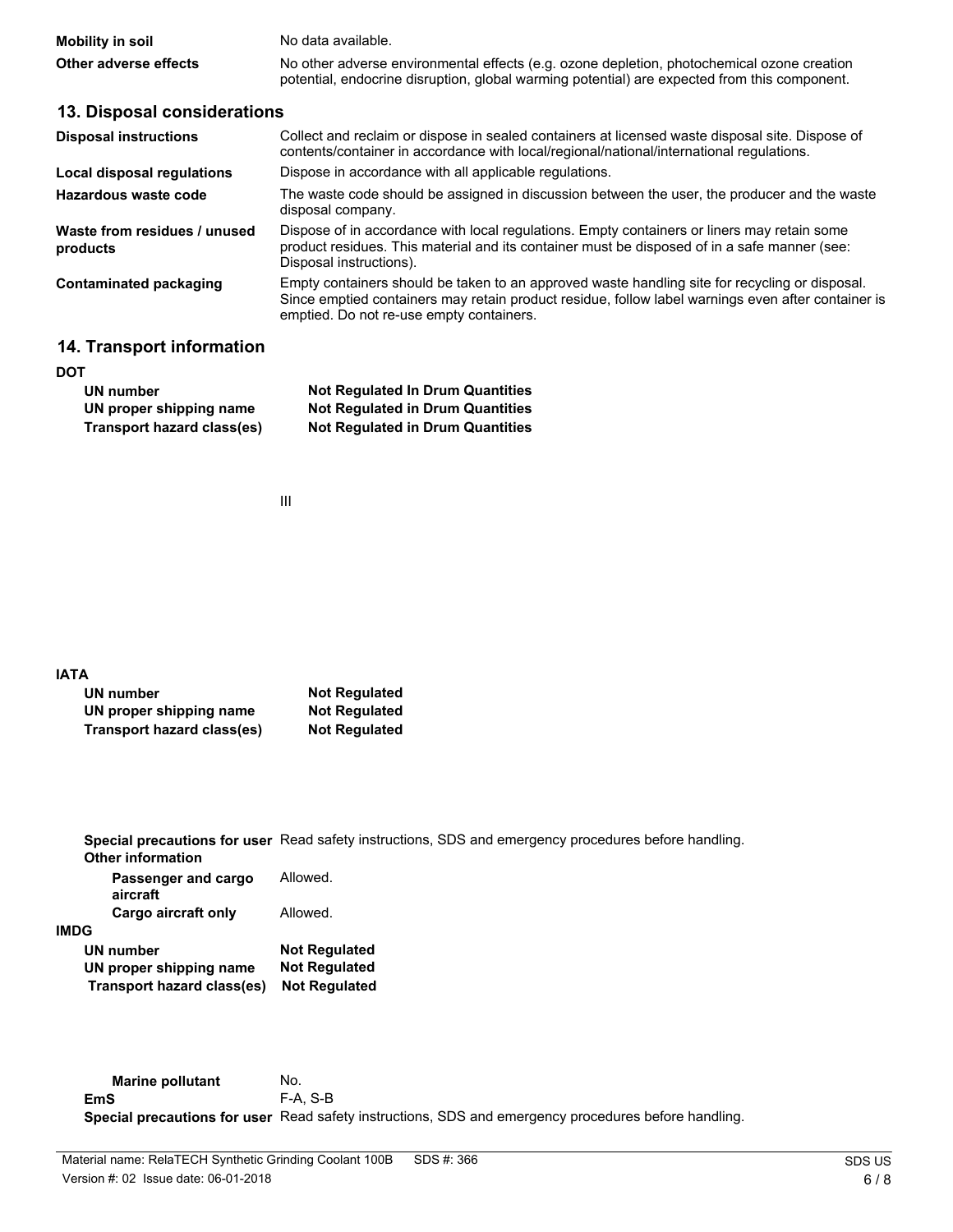**Transport in bulk according to** Not established. **Annex II of MARPOL 73/78 and the IBC Code**

## **15. Regulatory information**

| US federal regulations                                      | This product is a "Hazardous Chemical" as defined by the OSHA Hazard Communication<br>Standard, 29 CFR 1910.1200. It may be reportable under the provisions of SARA Sections 311<br>and 312 if specific threshold criteria are met or exceeded. |                   |                                          |
|-------------------------------------------------------------|-------------------------------------------------------------------------------------------------------------------------------------------------------------------------------------------------------------------------------------------------|-------------------|------------------------------------------|
|                                                             | TSCA Section 12(b) Export Notification (40 CFR 707, Subpt. D)                                                                                                                                                                                   |                   |                                          |
| TRIAZINE (CAS 4719-04-4)                                    | HEXAHYDRO-1,3,5-TRIS (2-HYDROXYETHYL)-S-                                                                                                                                                                                                        |                   | 1.0 % One-Time Export Notification only. |
| <b>CERCLA Hazardous Substance List (40 CFR 302.4)</b>       |                                                                                                                                                                                                                                                 |                   |                                          |
| DIETHANOLAMINE (CAS 111-42-2)                               |                                                                                                                                                                                                                                                 | Listed.           |                                          |
| <b>SARA 304 Emergency release notification</b>              |                                                                                                                                                                                                                                                 |                   |                                          |
| Not regulated.                                              |                                                                                                                                                                                                                                                 |                   |                                          |
|                                                             | US. OSHA Specifically Regulated Substances (29 CFR 1910.1001-1050)                                                                                                                                                                              |                   |                                          |
| Not listed.                                                 |                                                                                                                                                                                                                                                 |                   |                                          |
| Superfund Amendments and Reauthorization Act of 1986 (SARA) |                                                                                                                                                                                                                                                 |                   |                                          |
| <b>Hazard categories</b>                                    | Immediate Hazard - Yes<br>Delayed Hazard - No<br>Fire Hazard - No<br>Pressure Hazard - No<br>Reactivity Hazard - No                                                                                                                             |                   |                                          |
| <b>SARA 302 Extremely hazardous substance</b>               |                                                                                                                                                                                                                                                 |                   |                                          |
| Not listed.                                                 |                                                                                                                                                                                                                                                 |                   |                                          |
| SARA 311/312 Hazardous<br>chemical                          |                                                                                                                                                                                                                                                 |                   |                                          |
| SARA 313 (TRI reporting)                                    |                                                                                                                                                                                                                                                 |                   |                                          |
| <b>Chemical name</b>                                        |                                                                                                                                                                                                                                                 | <b>CAS number</b> | % by wt.                                 |

### **Other federal regulations**

**Clean Air Act (CAA) Section 112 Hazardous Air Pollutants (HAPs) List**

**Clean Air Act (CAA) Section 112(r) Accidental Release Prevention (40 CFR 68.130)** Not regulated.